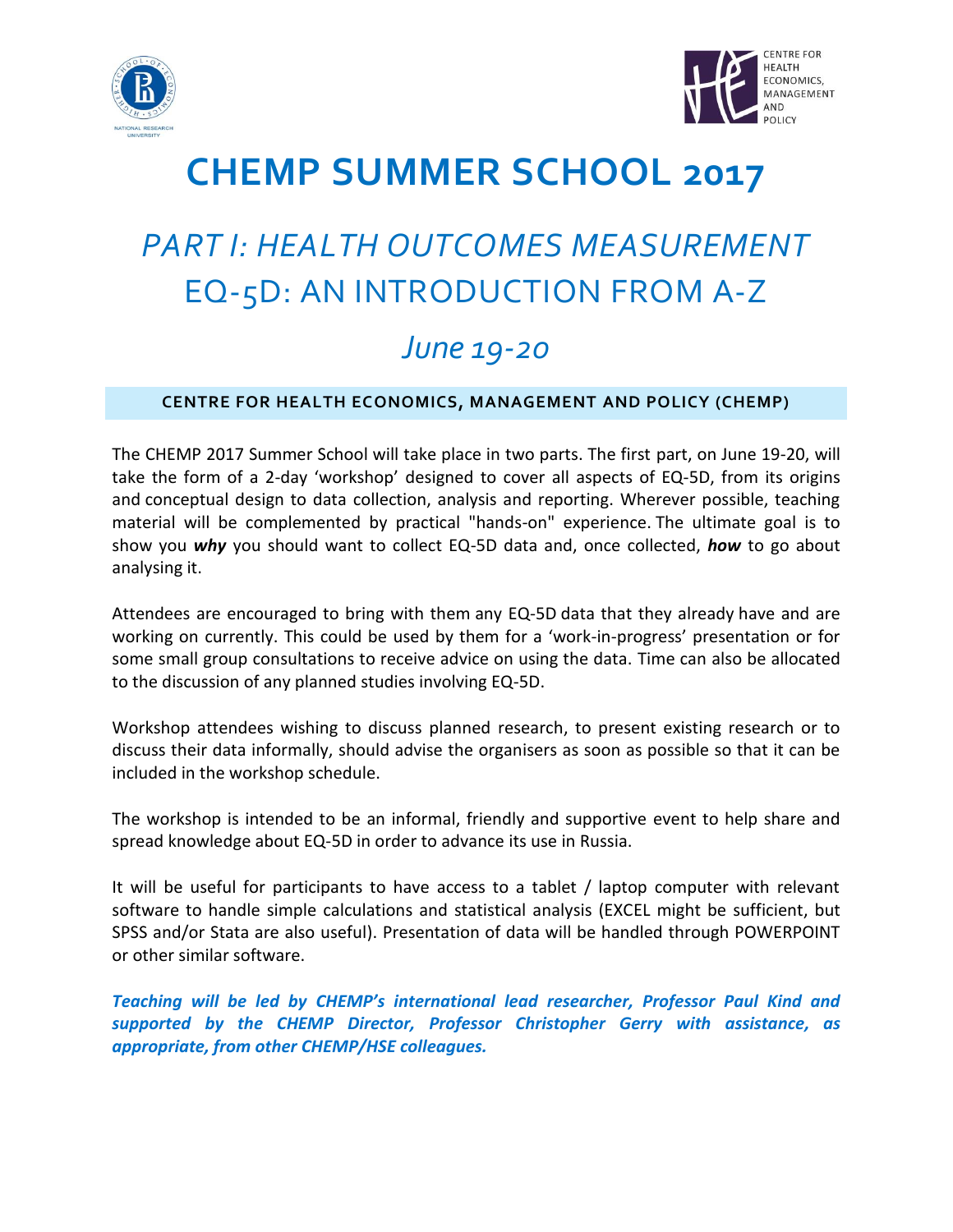



#### PROVISIONAL SCHEDULE

#### *MONDAY 19th*

Session #1: Measuring health outcomes (09.30 - 10.15)

- Context
- Concepts

Session #2: EQ-5D (10.15 - 11.00)

- Origins
- Development
- Current status

#### *COFFEE (11.00 - 11.30)*

Session #3: What to do with EQ-5D data (11.30 - 13.00)

- Administration
- Data capture
- Forms of analysis
- Reporting

#### *LUNCH (13.00 - 14.00)*

Session #4: Small group work and consultations (14.00 - 17.00)

- Practical "hands-on" data analysis including case-study material provided externally.
- Reporting back in Plenary session.

#### *TUESDAY 20th*

Session #1: Scoring methods (09.30 - 10.30)

- Standard index computation
- Alternative index formats

Session #2: Graphical representation (10.30 - 11.00)

#### *COFFEE (11.00 - 11.30)*

Session #3: Small group work (11.30 - 13.00)

Extending analysis and reporting of results from Monday afternoon

*LUNCH (13.00 - 14.00)*

Session #4: Open forum (14.00 - 15.30)

- Discussion of study design and EQ-5D issues raised during the workshop
- Future plans